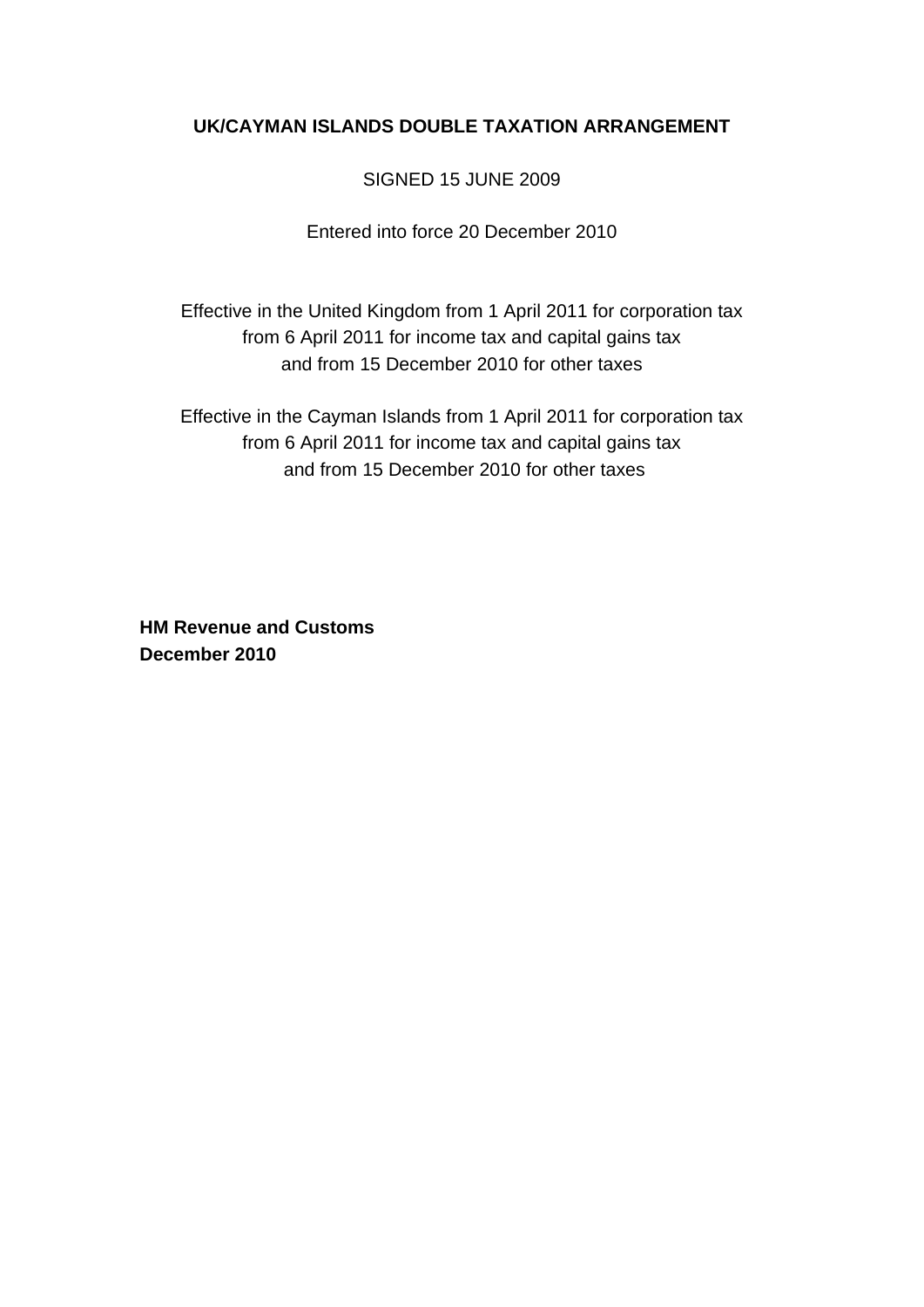# **EXCHANGE OF LETTERS**

# **BETWEEN THE GOVERNMENTS OF THE UNITED KINGDOM AND THE CAYMAN ISLANDS**

# **CONCERNING**

# **AN ARRANGEMENT FOR THE AVOIDANCE OF DOUBLE TAXATION AND THE PREVENTION OF FISCAL EVASION**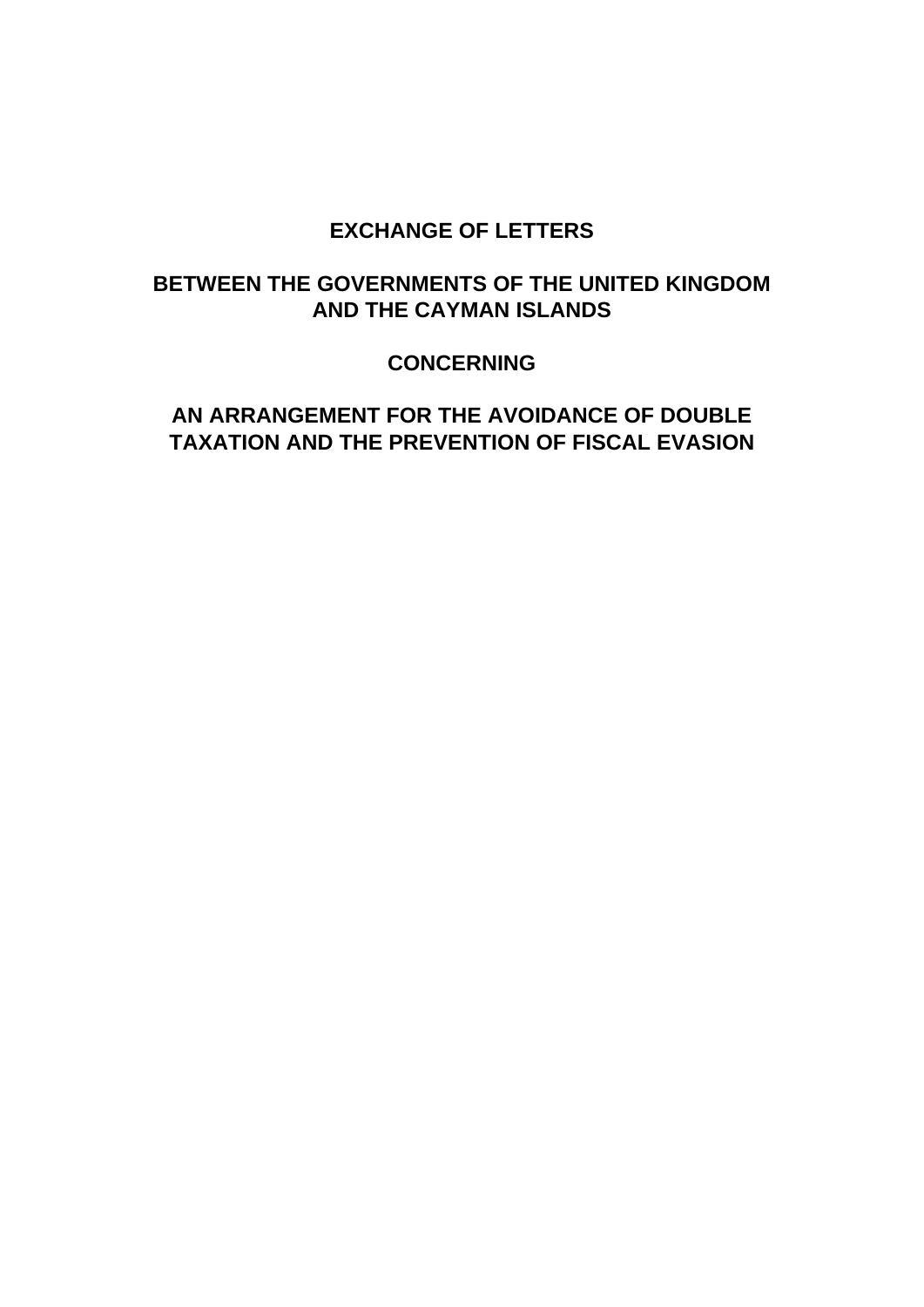15th June 2009

Sir,

I have the honour to propose to you –

- the Arrangement between the United Kingdom of Great Britain and Northern Ireland and the Cayman Islands for the avoidance of double taxation and the prevention of fiscal evasion ("the Arrangement") at Appendix 1 to this letter;
- that the Arrangement shall have effect in accordance with Paragraph 14 thereof;
- our mutual commitment to comply at the earliest date with our internal procedures required by our respective domestic law for the bringing into force of the Arrangement and to notify each other without delay through the formal channels when such procedures are completed.

I have the honour to propose that, if the above is acceptable to the Government of the Cayman Islands, this letter and Appendix 1 together with your reply will constitute our mutual acceptance of the provisions of the Arrangement.

The United Kingdom welcomes this Arrangement as a significant step in establishing the Cayman Islands' status as a jurisdiction which complies with international standards in the field of taxation, and recognizes the Cayman Islands' commitment to transparency and effective exchange of information in tax matters and to continued progress in this area.

Please accept, Sir, the assurance of our highest consideration,

*The Rt. Hon. Stephen Timms MP* **Financial Secretary to the Treasury**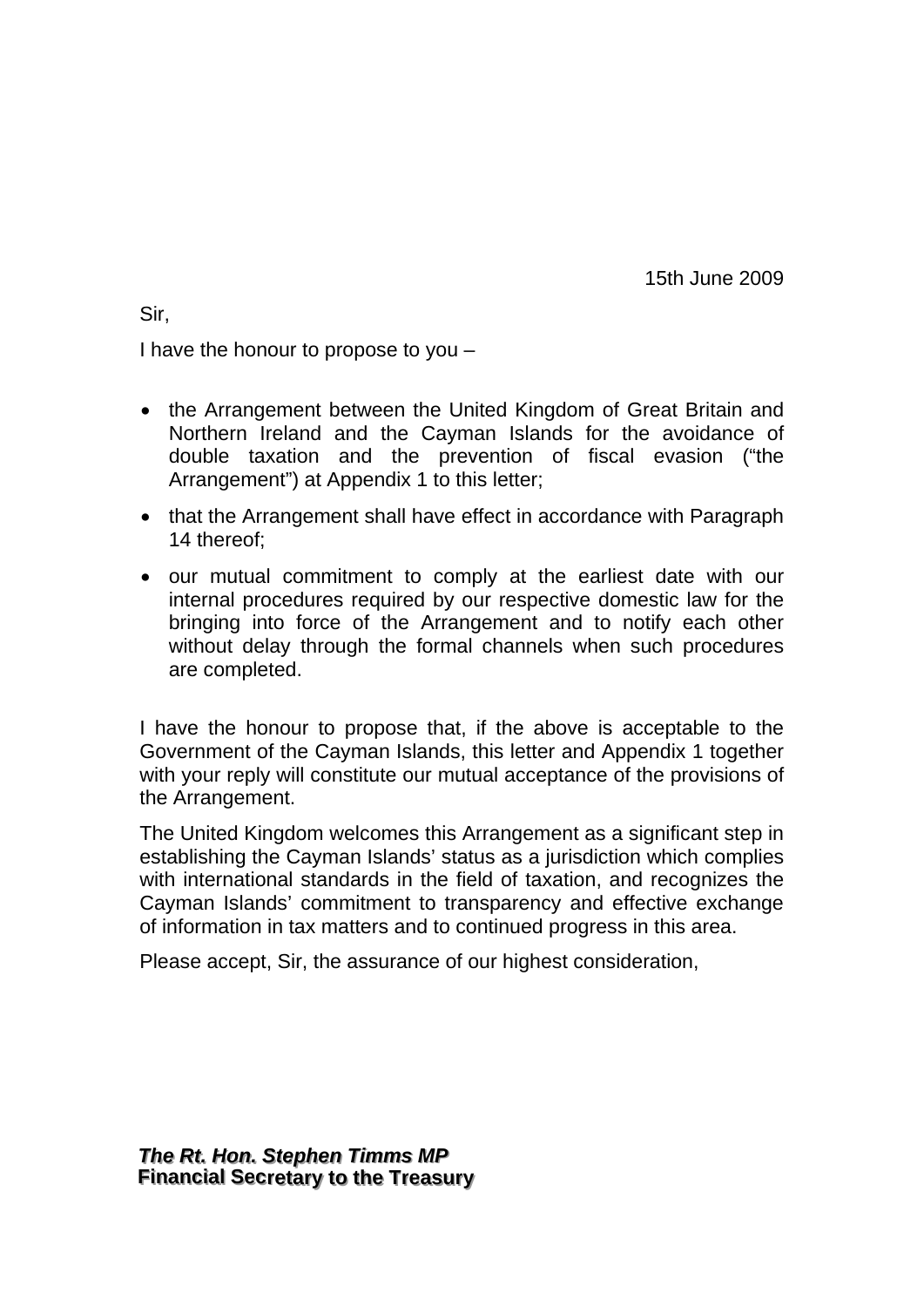Sir,

I have the honour to acknowledge receipt of your letter of 15th June 2009, which reads as follows:

" Sir,

I have the honour to propose to you –

- the Arrangement between the United Kingdom of Great Britain and Northern Ireland and the Cayman Islands for the avoidance of double taxation and the prevention of fiscal evasion ("the Arrangement") at Appendix 1 to this letter;
- that the Arrangement shall have effect in accordance with Paragraph 14 thereof;
- our mutual commitment to comply at the earliest date with our internal procedures required by our respective domestic law for the bringing into force of the Arrangement and to notify each other without delay through the formal channels when such procedures are completed.

I have the honour to propose that, if the above is acceptable to the Government of the Cayman Islands, this letter and Appendix 1 together with your reply will constitute our mutual acceptance of the provisions of the Arrangement.

The United Kingdom welcomes this Arrangement as a significant step in establishing the Cayman Islands' status as a jurisdiction which complies with international standards in the field of taxation, and recognizes the Cayman Islands' commitment to transparency and effective exchange of information in tax matters and to continued progress in this area.

Please accept, Sir, the assurance of our highest consideration,"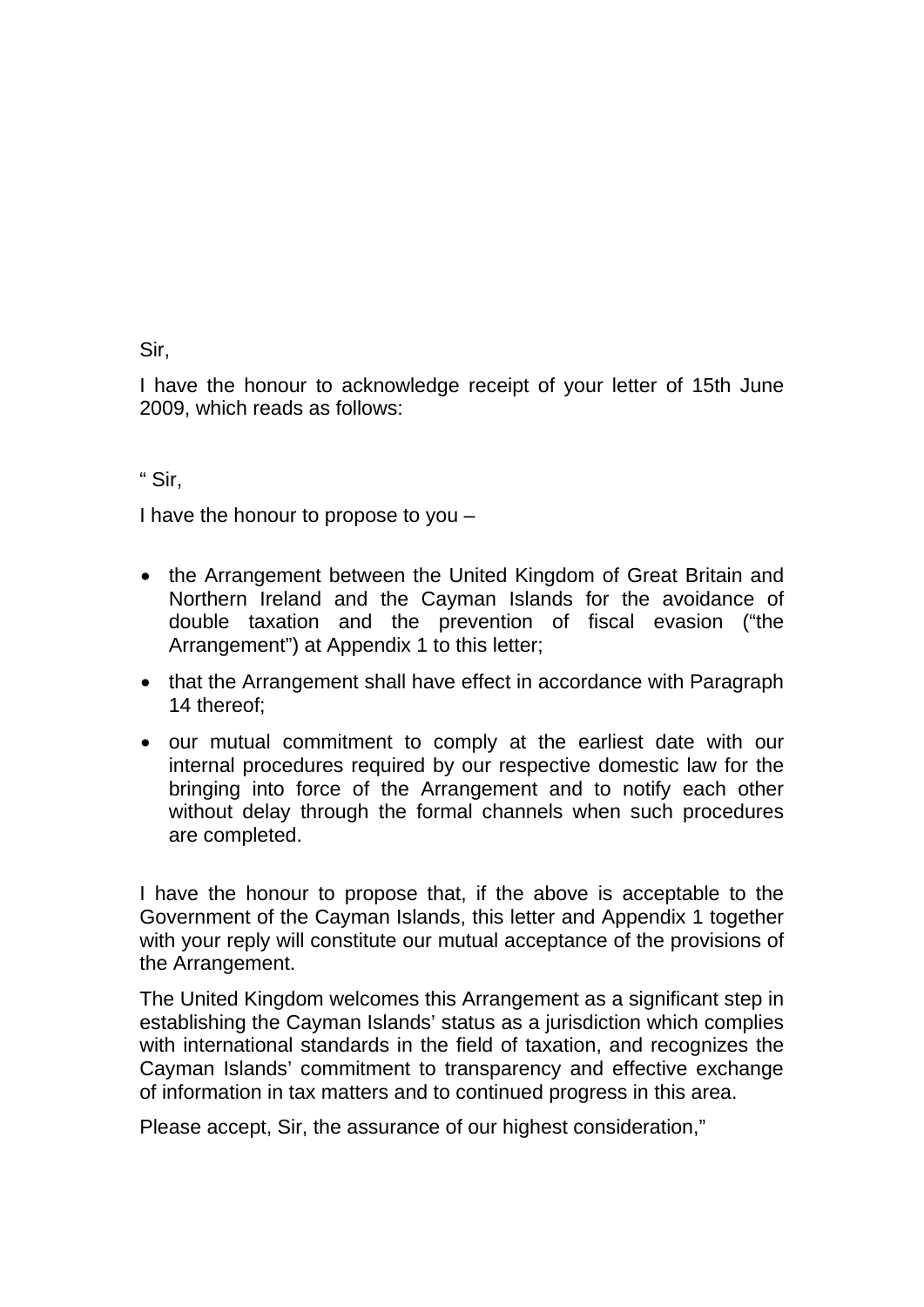I am able to confirm that the Government of the Cayman Islands is in agreement with the contents of your letter dated 15th June 2009 and that this letter constitutes our mutual acceptance and making of the Arrangement contained in Appendix 1 to your letter and appended to this letter.

Please accept, Sir, the assurance of our highest consideration,

*The Hon. W. McKeeva Bush* **Leader of Government Business Cayman Islands Government** 

15th June 2009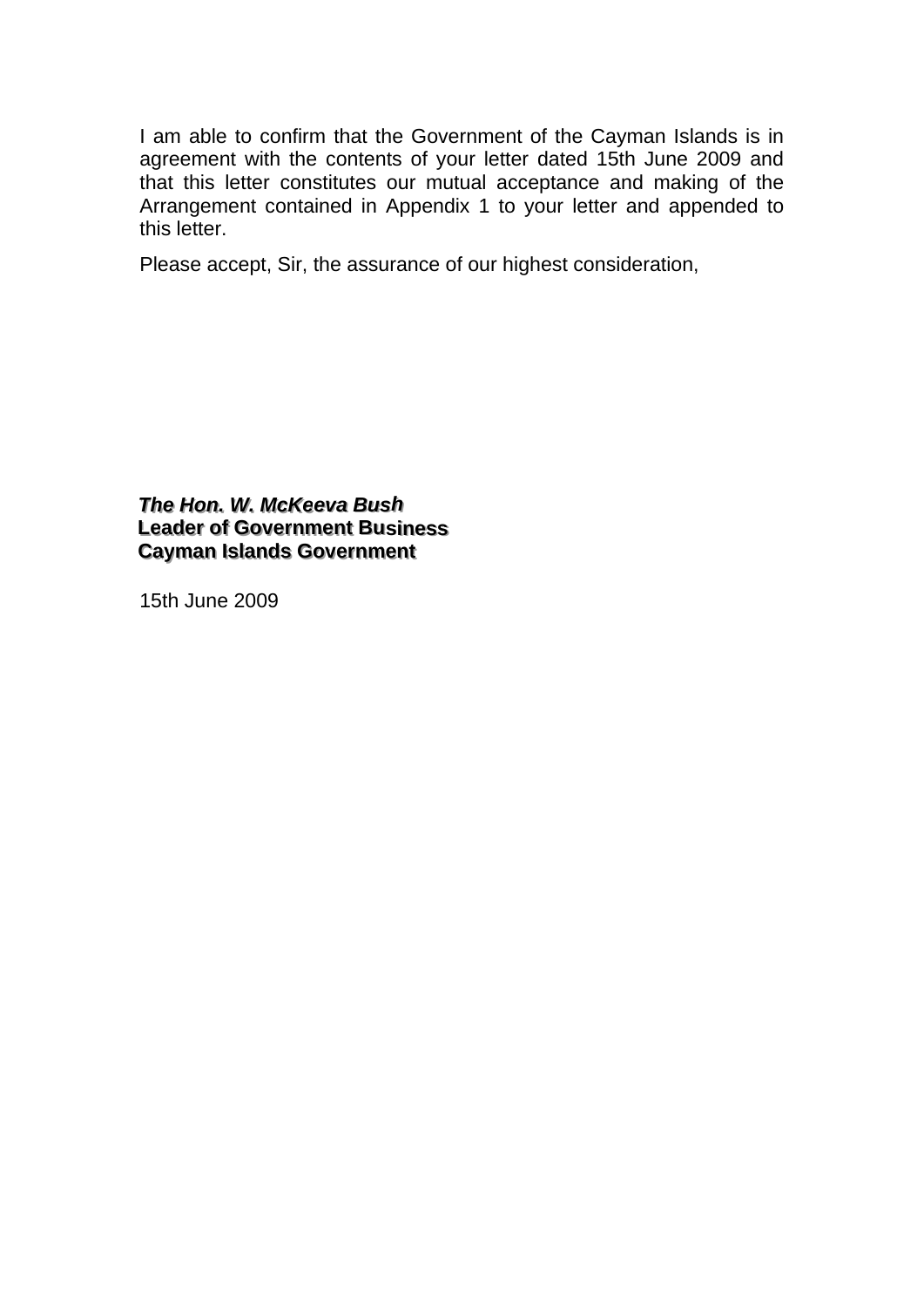# **ARRANGEMENT BETWEEN THE GOVERNMENT OF THE UNITED KINGDOM OF GREAT BRITAIN AND NORTHERN IRELAND AND THE GOVERNMENT OF THE CAYMAN ISLANDS FOR THE AVOIDANCE OF DOUBLE TAXATION AND THE PREVENTION OF FISCAL EVASION**

 The Government of the United Kingdom of Great Britain and Northern Ireland and the Government of the Cayman Islands ("the Governments");

 Desiring to conclude an Arrangement for the avoidance of double taxation and the prevention of fiscal evasion;

Have arranged as follows:

#### **1. Persons covered**

This Arrangement shall apply to persons who are residents of one or both of the Territories.

#### **2. Taxes covered**

The taxes to which this Arrangement shall apply are the following United Kingdom taxes

- a) the income tax;
- b) the corporation tax;
- c) the capital gains tax; and for the purposes of Paragraph 13 only:
- d) the inheritance tax;
- e) the value added tax;

and any taxes which are identical or substantially similar to those taxes which are imposed by either Territory after the date of signature of this Arrangement. The competent authorities of the Territories shall notify each other of any significant changes that have been made in their taxation laws.

#### **3. General definitions**

- 1. For the purposes of this Arrangement, unless the context otherwise requires:
	- a) the term "United Kingdom" means Great Britain and Northern Ireland, including any area outside the territorial sea of the United Kingdom designated under its laws concerning the Continental Shelf and in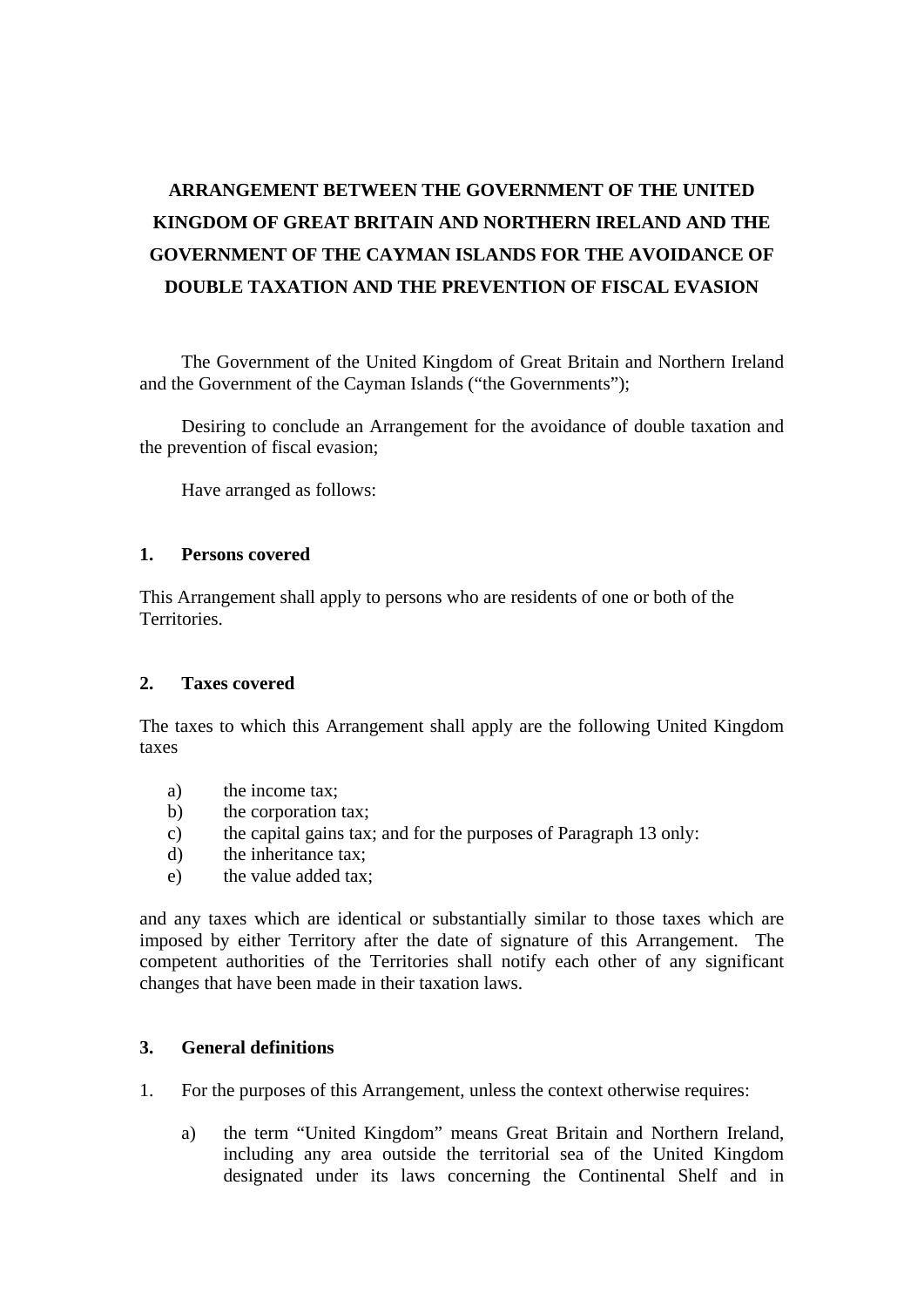accordance with international law as an area within which the rights of the United Kingdom with respect to the sea bed and sub-soil and their natural resources may be exercised;

- b) the term "the Cayman Islands" means the territory of the Cayman Islands and includes its territorial sea and any areas beyond its territorial sea within which sovereign rights with respect to the sea bed and sub-soil and their natural resources may be exercised in accordance with international law;
- c) the terms "a Territory" and "the other Territory" mean the United Kingdom or the Cayman Islands, as the context requires;
- d) the term "person" includes an individual, a company and any other body of persons;
- e) the term "competent authority" means
	- (i) in the United Kingdom: the Commissioners for Her Majesty's Revenue and Customs or their authorised representative;
	- (ii) in the Cayman Islands: the Cayman Islands Tax Information Authority;
- f) the term "company" means any body corporate or any entity that is treated as a body corporate for tax purposes or which is otherwise treated as a body corporate under the law of a Territory;
- g) the term "enterprise" applies to the carrying on of any business;
- h) the term "enterprise of a Territory" and "enterprise of the other Territory" mean respectively an enterprise carried on by a resident of a Territory and an enterprise carried on by a resident of the other Territory;
- i) the term "international traffic" means any transport by a ship or aircraft operated by an enterprise which is a resident of and has its place of effective management in a Territory except where the ship or aircraft is operated solely between places in the other Territory.

2. As regards the application of this Arrangement at any time by a Territory, any term not defined therein shall, unless the context otherwise requires, have the meaning that it has at that time under the law of that Territory, any meaning under the applicable tax laws of that Territory prevailing over a meaning given to the term under other laws of that Territory.

## **4. Resident**

1. For the purposes of this Arrangement, the term "resident of a Territory" means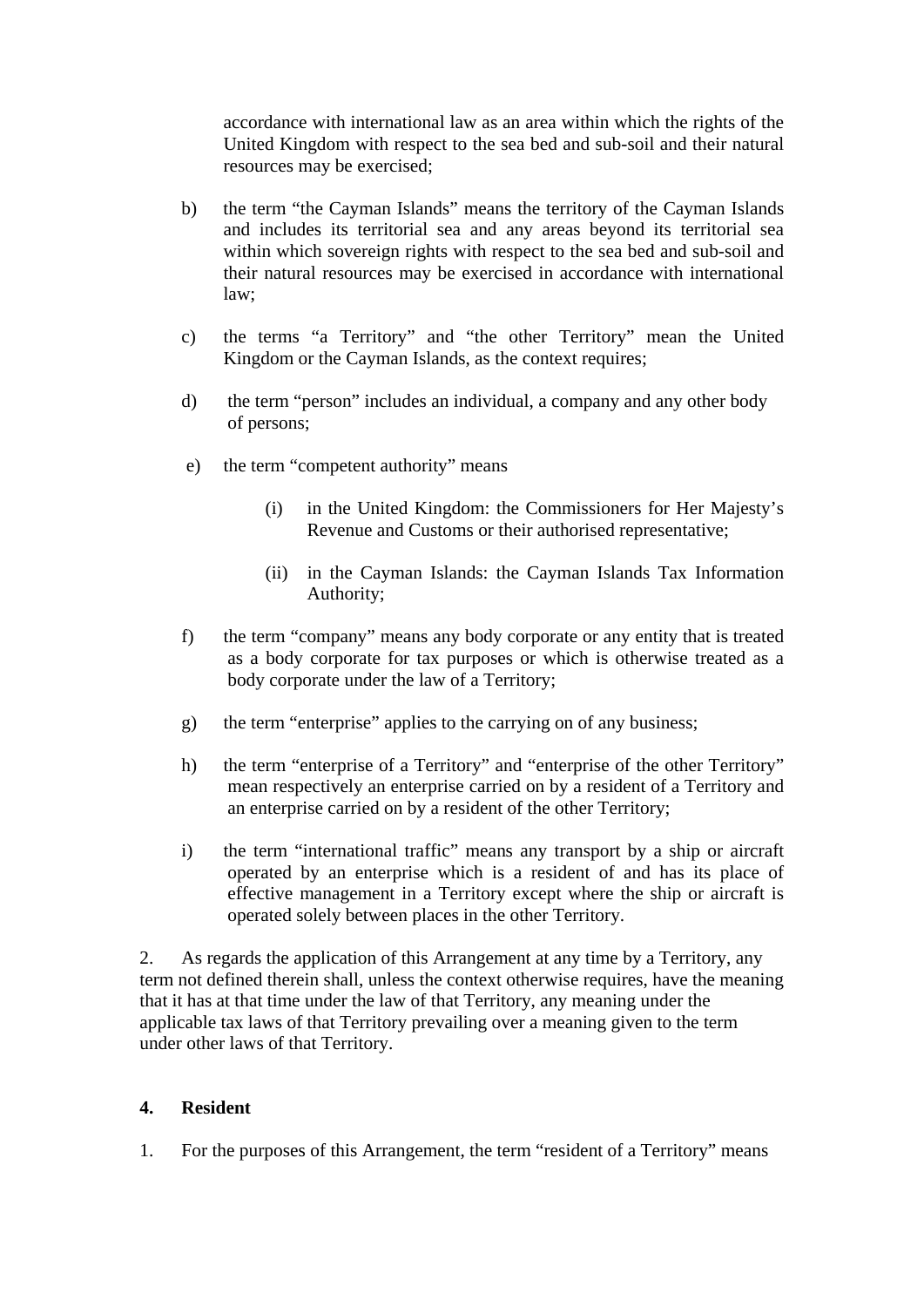- a) in the case of the United Kingdom, any person who, under its laws, is liable to tax therein by reason of his domicile, residence, place of management, place of incorporation or any other criterion of a similar nature, and also includes the United Kingdom, and any political subdivision or local authority thereof. This term, however, does not include any person who is liable to tax in the United Kingdom in respect only of income or capital gains from sources therein;
- b) in the case of the Cayman Islands, any person who, under its laws, is recognised as a resident by reason of his domicile, residence, place of incorporation, place of management, or any other criterion of a similar nature and also includes the Cayman Islands**.**

2. Where by reason of the provisions of subparagraph 1 a person is a resident of both Territories, then that person shall be treated for the purposes of this Arrangement as a resident of the United Kingdom only.

3. Persons to whom subparagraph 2 applies shall not be subjected in the United Kingdom to taxation which is more burdensome than the taxation which applies to residents of the United Kingdom in the same circumstances to whom subparagraph 2 does not apply.

## **5. Business profits of individuals**

1. Business profits derived by an individual shall be taxable only in the Territory in which he is resident unless he undertakes business in the other Territory. If he undertakes such business, his profits may be taxed in that other Territory, but only so much of them as is attributable to that business.

2. In determining the profits of such individual, there shall be allowed as deductions expenses which are incurred for the purposes of his business, including executive and general administrative expenses so incurred, whether in the Territory in which the he undertakes the business or elsewhere.

3. Where profits include items of income which are dealt with separately in other Paragraphs of this Arrangement, then the provisions of those Paragraphs shall not be affected by the provisions of this Paragraph.

4. No provision of this Paragraph shall be construed as restricting the right of a Territory to tax its residents.

## **6. Profits and gains from shipping and air transport**

1. Profits of an enterprise of a Territory from the operation of ships or aircraft in international traffic shall be taxable only in that Territory.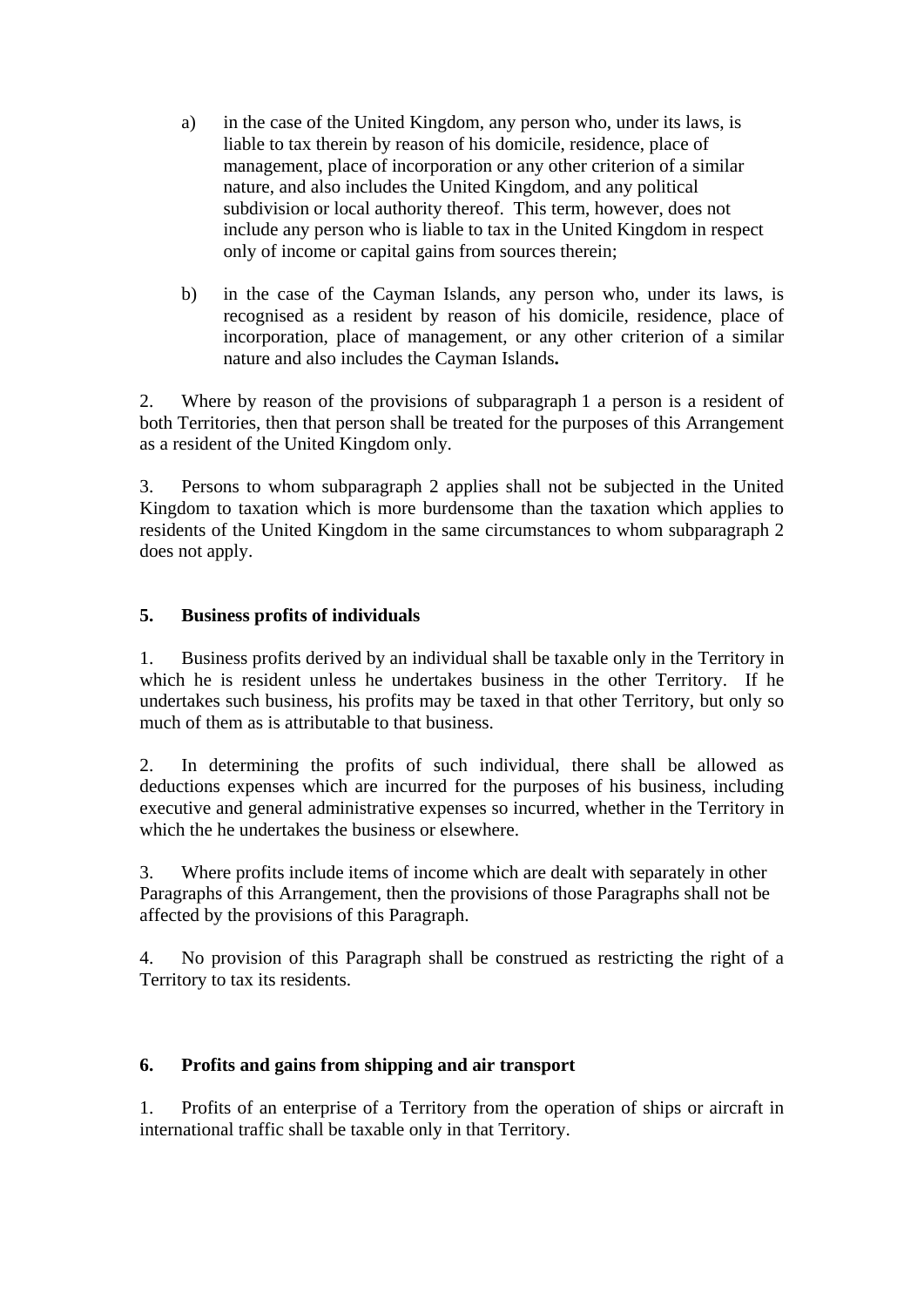2. Gains derived by a resident of a Territory from the alienation of ships or aircraft operated in international traffic by an enterprise of that Territory, or moveable property pertaining to the operation of such ships or aircraft, shall be taxable only in that Territory.

3. The provisions of subparagraph 1 shall also apply to profits from the participation in a pool, a joint business or an international operating agency.

## **7. Pensions**

1. Subject to the provisions of subparagraph 2 of Paragraph 8 (Government service), pensions and other similar remuneration paid to an individual who is a resident of a Territory, shall be taxable only in that Territory.

2. Notwithstanding the provisions of subparagraph 1, such payments which arise in the other Territory may also be taxed in that other Territory where the recipient has not been continuously a resident of the first-mentioned Territory either

- a) for a period of 6 years immediately before the commencement of the payment of that pension, or
- b) for a period of 6 years immediately before the commencement of the employment to which the pension relates.

#### **8. Government service**

- 1. a) Salaries, wages and other similar remuneration paid by a Territory or a political subdivision or a local authority thereof to an individual in respect of services rendered to that Territory or subdivision or authority shall be taxable only in that Territory.
	- b) However, such salaries, wages and other similar remuneration shall be taxable only in the other Territory if the services are rendered in that Territory and the individual is a resident of that Territory who did not become so resident solely for the purpose of rendering the services.
- 2. a) Notwithstanding the provisions of sub-paragraph 1, pensions and other similar remuneration paid by, or out of funds created by, a Territory or a political subdivision or a local authority thereof to an individual in respect of services rendered to that Territory or subdivision or authority shall be taxable only in that Territory.
	- b) However, such pensions and other similar remuneration shall be taxable only in the other Territory if the individual is a resident of that other Territory and has been continuously a resident of that other Territory either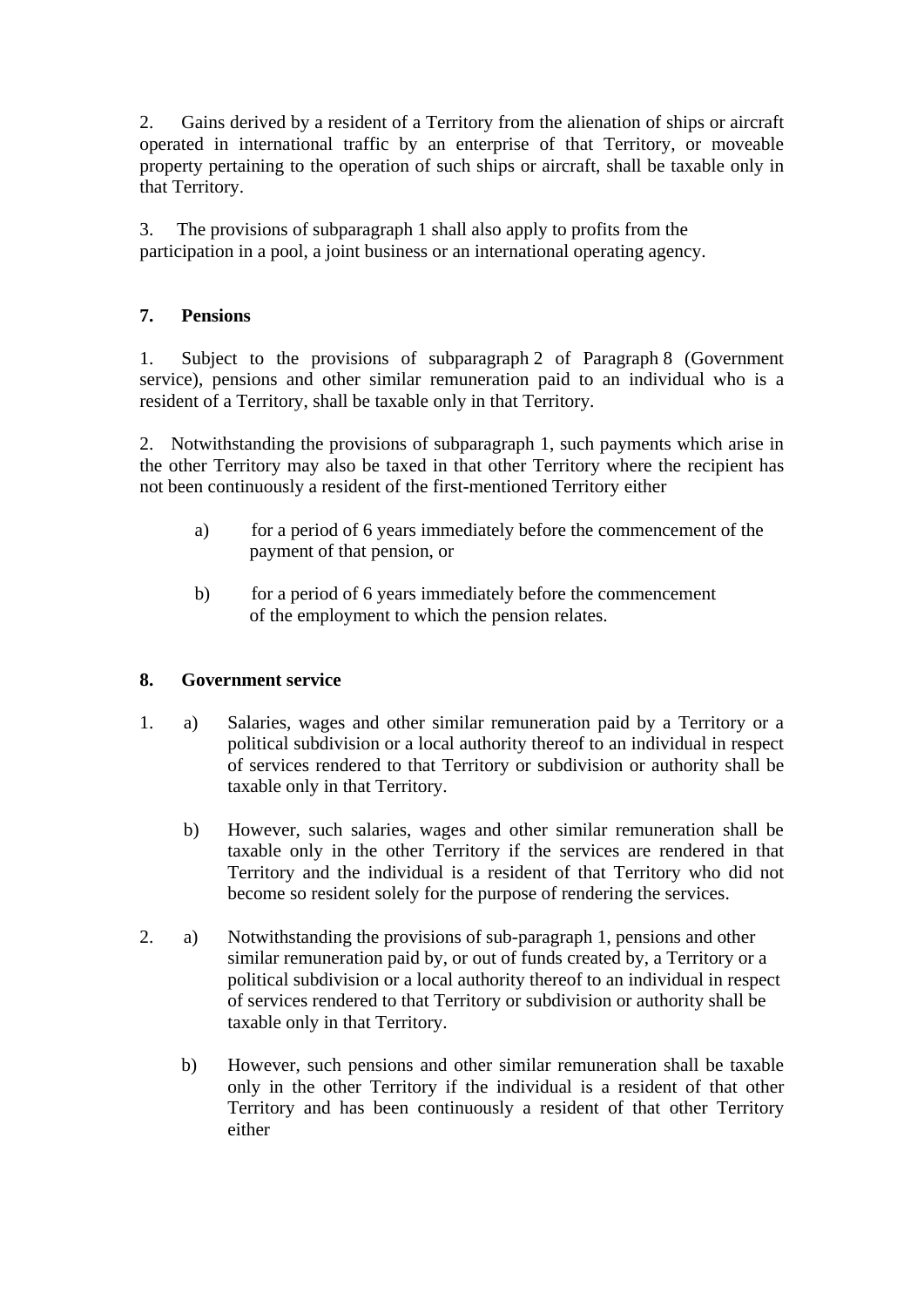- (i) for a period of 6 years immediately before the commencement of the payment of that pension, or
- (ii) for a period of 6 years immediately before the commencement of the employment to which the pension relates.

3. This Paragraph does not apply to salaries, wages, pensions, and other similar remuneration in respect of services rendered in connection with a business carried on by a Territory or a political subdivision or a local authority thereof.

#### **9. Students**

Payments received by a student or business apprentice who immediately before visiting a Territory was a resident of the other Territory under the laws of that other Territory, and who is present in the first-mentioned Territory solely for the purpose of his full-time education at a university, college or other recognised educational institution of a similar nature, or for his full-time training, shall not be taxed in that first-mentioned Territory, provided that such payments arise outside that firstmentioned Territory, and are for the purpose of his maintenance, education or training. The exemption from tax provided by this Paragraph shall apply to a business apprentice only for a period of time not exceeding one year from the date he first arrives in the first-mentioned Territory for the purpose of his training.

#### **10. Other income**

Items of income not dealt with in the foregoing Paragraphs of this Arrangement arising in a Territory and paid to a resident of the other Territory may be taxed in the first-mentioned Territory.

## **11. Elimination of double taxation**

1. Where a resident of a Territory derives profits, income or gains which, in accordance with the provisions of this Arrangement, may be taxed in the other Territory, the first-mentioned Territory shall, subject to any provisions of its law regarding the allowance as a credit against its tax of tax payable in another territory (which shall not affect the general principle hereof), allow as a deduction from the tax on the income of that resident, an amount equal to the tax paid in that other Territory. Such deduction shall not, however, exceed that part of the tax, as computed before the deduction is given, which is attributable to the income, profits or gains which may be taxed in that other Territory.

2. For the purposes of this Paragraph, profits, income and gains owned by a resident of a Territory which may be taxed in the other Territory in accordance with this Arrangement shall be deemed to arise from sources in that other Territory.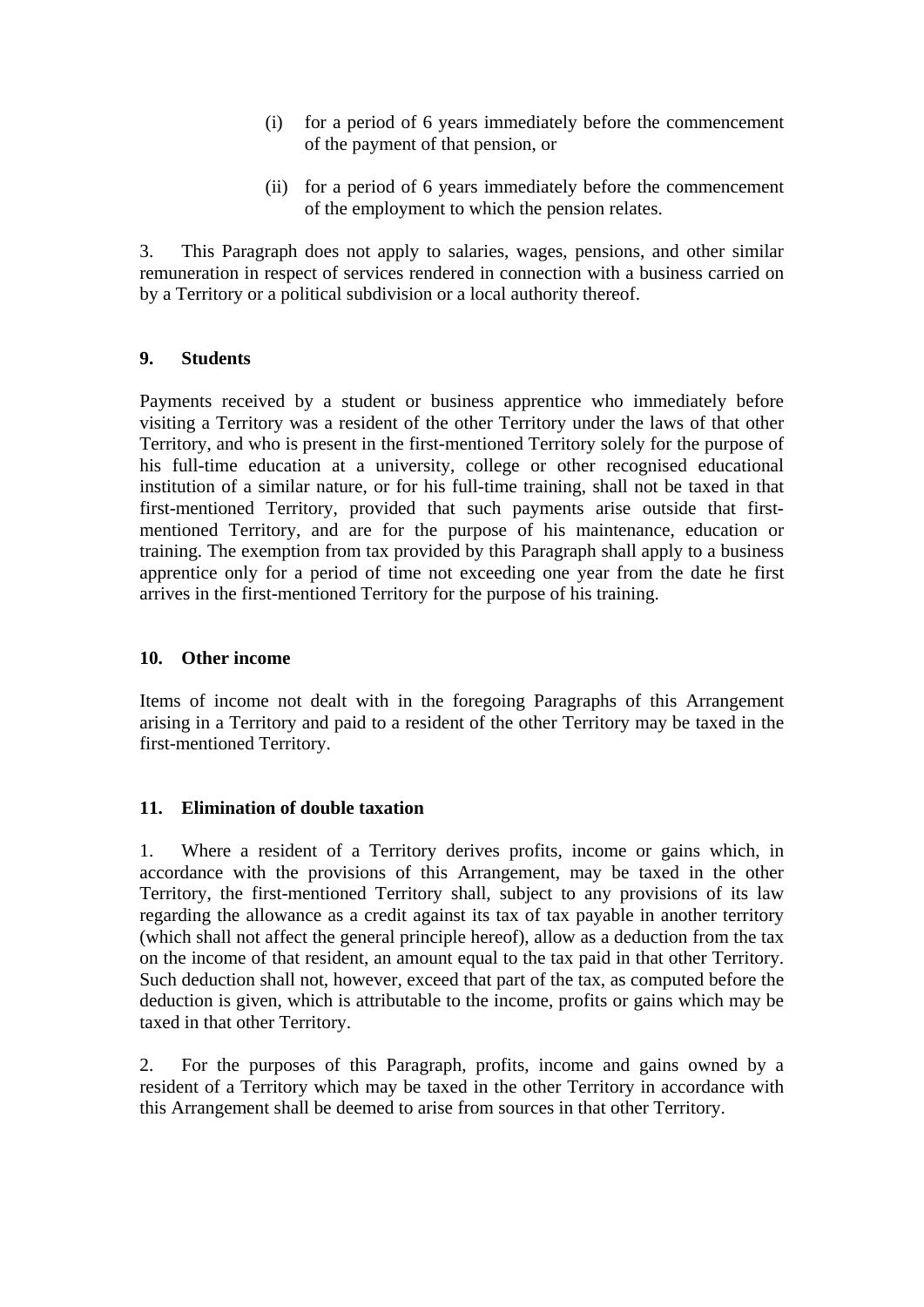## **12. Mutual agreement procedure**

1. Where a person considers that the actions of one or both of the Territories result or will result for him in taxation not in accordance with the provisions of this Arrangement, he may, irrespective of the remedies provided by the domestic law of those Territories, present his case to the competent authority of either Territory.

2. The competent authority shall endeavour, if the objection appears to it to be justified and if it is not itself able to arrive at a satisfactory solution, to resolve the case by mutual agreement with the competent authority of the other Territory, with a view to the avoidance of taxation which is not in accordance with this Arrangement. Any agreement reached shall be implemented notwithstanding any time limits or other procedural limitations in the domestic law of the Territories, except such limitations as apply for the purposes of giving effect to such an agreement.

3. The competent authorities of the Territories shall endeavour to resolve by mutual agreement any difficulties or doubts arising as to the interpretation or application of this Arrangement. They may also consult together for the elimination of double taxation in cases not provided for in the Arrangement.

4. The competent authorities of the Territories may communicate with each other directly for the purpose of reaching an agreement in the sense of the preceding subparagraphs.

## **13. Exchange of information and tax examinations**

1. The competent authorities of the Territories shall exchange such information as is foreseeably relevant for carrying out the provisions of this Arrangement or to the administration or enforcement of the domestic laws of the Territories concerning taxes covered by this Arrangement imposed on behalf of the Territories insofar as the taxation thereunder is not contrary to the Arrangement. The exchange of information is not restricted by Paragraph 1.

2. Any information received under subparagraph 1 by a Territory shall be treated as confidential in the same manner as information obtained under the domestic laws of that Territory and shall be disclosed only to persons or authorities (including courts and administrative bodies) concerned with the assessment or collection of, the enforcement or prosecution in respect of, the determination of appeals in relation to the taxes covered by this Arrangement, or the oversight of the above. Such persons or authorities shall use the information only for such purposes. They may disclose the information in public court proceedings or in judicial decisions. Notwithstanding the foregoing, information received may be used

- a) for other tax purposes with the express written consent of the competent authority of the Territory that provided the information; and
- b) for any other purposes when such information may be used for such purposes under the laws of both Territories and the competent authority of the Territory that provided the information authorises such use in writing.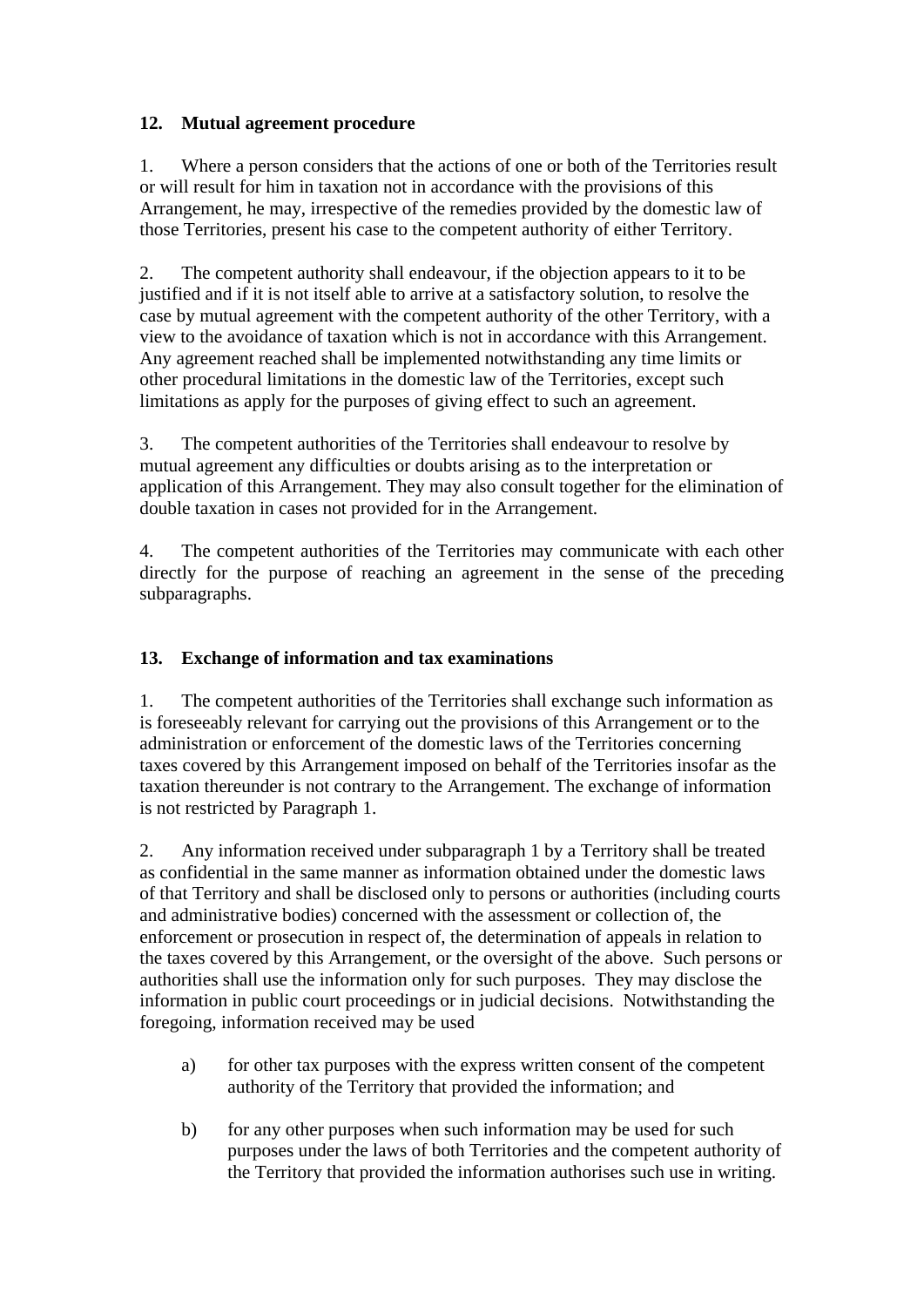3. Information received under subparagraph 1 by a Territory shall not be disclosed to any other jurisdiction.

4. In no case shall the provisions of subparagraphs 1 and 2 be construed so as to impose on a Territory the obligation

- a) to carry out administrative measures at variance with the laws and administrative practice of that or of the other Territory;
- b) to supply information which is not obtainable under the laws or in the normal course of the administration of that or of the other Territory;
- c) to supply information which would disclose any trade, business, industrial, commercial or professional secret or trade process, or information the disclosure of which would be contrary to public policy.

5. If information is requested by a Territory in accordance with this Paragraph, the other Territory shall use its information gathering measures to obtain the requested information, even though that other Territory may not need such information for its own tax purposes. The obligation contained in the preceding sentence is subject to the limitations of subparagraph 4 but in no case shall such limitations be construed to permit a Territory to decline to supply information solely because it has no domestic interest in such information.

6. In no case shall the provisions of subparagraph 4 be construed to permit a Territory to decline to supply information solely because the information is held by a bank, other financial institution, nominee or person acting in an agency or a fiduciary capacity or because it relates to ownership interests in a person.

7. A Territory may, in accordance with its law and pursuant to any procedures agreed by the competent authorities, allow representatives of the competent authority of the other Territory to enter its jurisdiction in order to interview persons, examine records or to conduct a tax examination in its jurisdiction.

#### **14. Entry into force**

1. Each of the Territories shall notify the other of the completion of the procedures required by its law for the bringing into force of this Arrangement. The Arrangement shall enter into force on the date of the later of these notifications and shall thereupon have effect

- a) in the United Kingdom:
	- (i) in respect of income tax and capital gains tax, for any year of assessment beginning on or after 6th April next following the date on which this Arrangement enters into force;